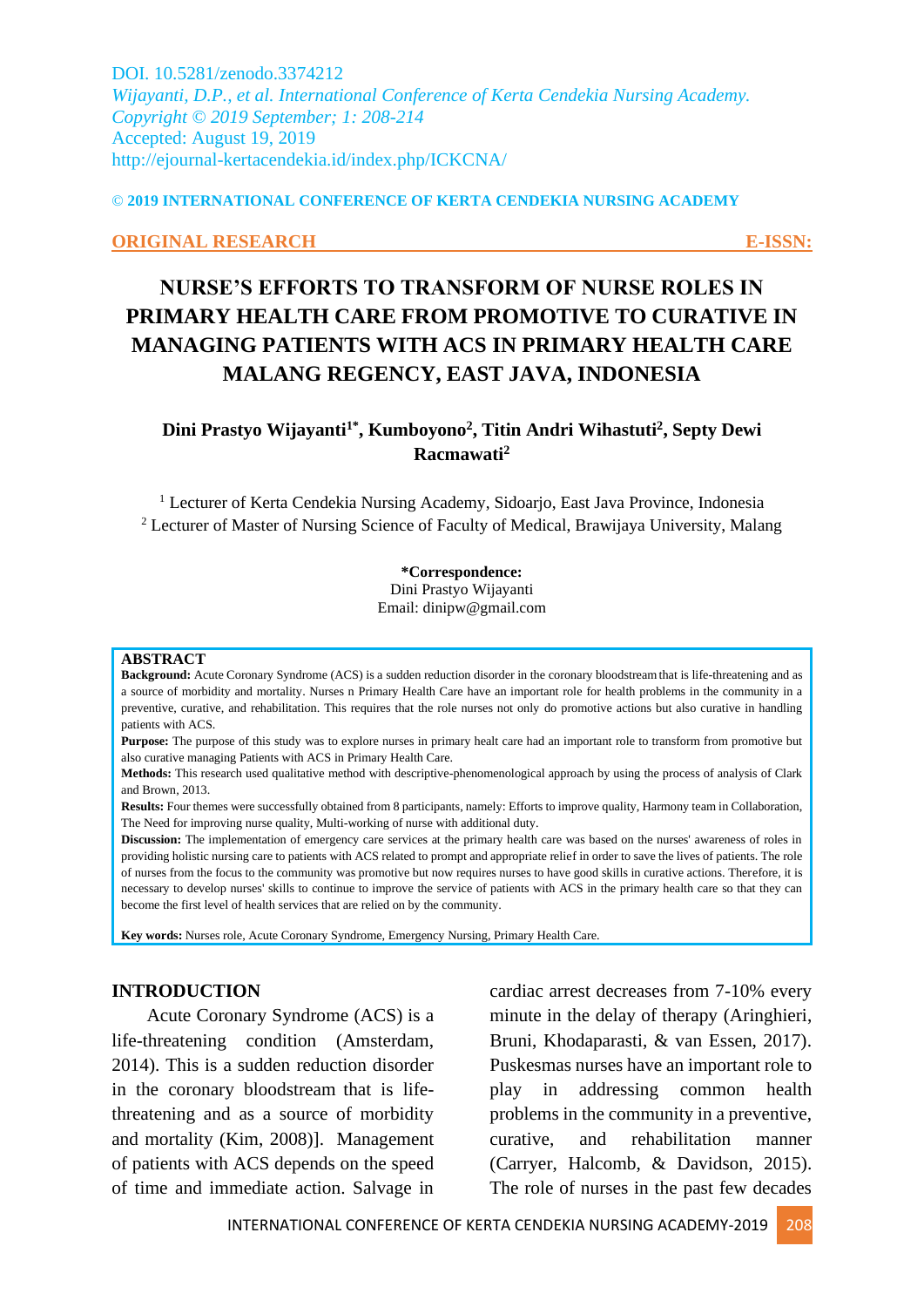was dubbed as prolonged arm, extended role doctrine, verlengde arm theorie As Bene and Bennis have said deeply foster 1986. This illustrates that nurses as " prolonged arm, of the doctor's hand" means the impression of the dependence of the nurse's role on the doctor. This assumption began to fade in 1985 the nurse's stigma of " prolonged arm, of the doctor's hand " turned into a partnership. The role of primary health care according Satrianegara (2014), primary health care has a function as a center for driving health-oriented development, a center for community empowerment, a first-level health service center covering individual health services (private goods) and public health services (public goods). The role of primary health care organizes first-level public health efforts (UKM) and individual health efforts (UKP). The primary health care services prioritize promotive, preventive, curative and rehabilitative efforts to achieve the highest degree of public health in the working area (Ministry Of Health RI, 2014). That the reason why primary health care must be first level public health care have emergency service. Emergency services at the health center as a first-level health facility services. This requires nurses to provide immediate medical help and treatment. The purpose of this study is to explorerole of nurses' experiences in transforming promotive to curative roles. In Treating Patients With ACS In Primary Health Care especially emergency room at Turen, Malang, East Java Indonesia.

## **METHODS**

#### *Study Design*

This research is conducted by using a descriptive-qualitative method. A descriptive phenomenological design was used in this research to understand in-depth the nurses' experiences. This research was conducted within 4 months, starting from September to December 2017.

#### *Setting*

This research was conducted in Primary Health Care of Turen, Malang Regency, East Java, Indonesia.

#### *Research Subject*

Participants of this study were 8 nurses working who have aged 3 years until 15 years experience at primary health service. From education level, there were seven participants who had Diploma III of nursing and there was one participant who was a nursing bachelor. The training attended by the nurses were BCLAS, BTLS.

#### *Instruments*

The interviews were conducted with in-depth interviews, semi-structured interview techniques, and interview guides. The process of data analysis was done directly with transcripts and theme determination. After the theme has been collected, the analysis is performed by using thematic analysis method. The researchers also read the materials repeatedly to find meaning and pattern. After that, several initial codes were made with color on keywords continued with theme defining, repeating theme to set as the main theme, define theme again, and produce and write the finished theme of analysis. The results will be presented in the form of keywords, categories, sub-themes, and research themes.

#### *Data Analysis*

Interview data were obtained by making verbatim transcripts. Then the researchers performed data analysis by using thematic analysis of Clark and Brown (2013). The process of thematic analysis was as follows six steps. Data analysis was done manually, this was because the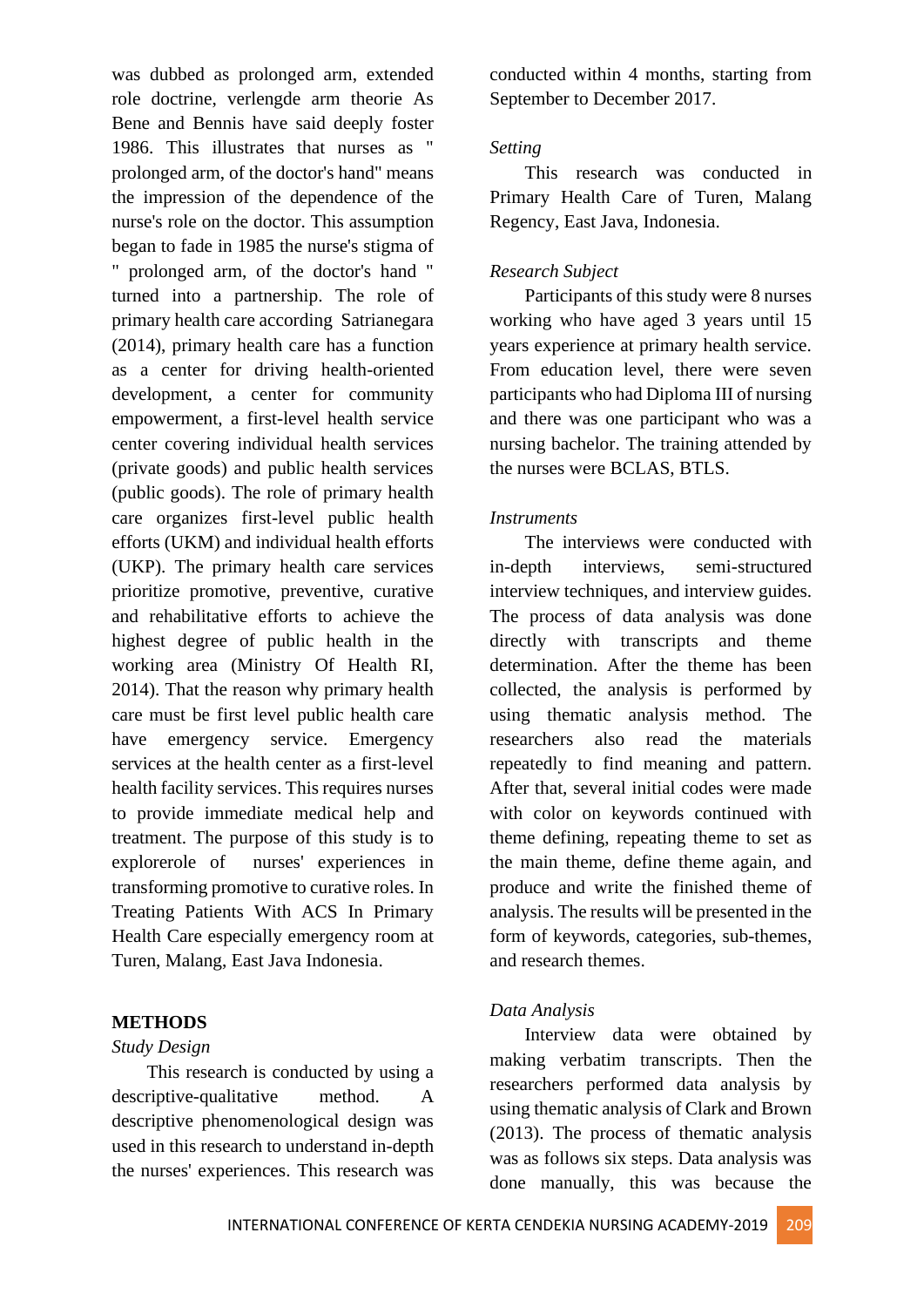research results contained nurse expression about experience that could not be analyzed with software.

## *Ethical Consideration*

The researcher conducted ethical clearance process and was approved by the ethics committee of Faculty of Medicine of Brawijaya University with number 216/EC/KEPK/06/2017.

# **RESULTS**

The research results that were obtained based on the purpose of research obtained three themes, namely:

**Table 1.** Themes, Sub-themes, and Statements Supporting Participants' Nurse's role Experience in Primary Health Care of Turen, Malang Regency, East Java, Indonesia ( $n = 8$ ).

| No           | <b>Theme</b>                                     | Sub theme                                                | <b>Keywords</b>                                                                                                                                                                                                                                                                                                                                                                                                                                  |
|--------------|--------------------------------------------------|----------------------------------------------------------|--------------------------------------------------------------------------------------------------------------------------------------------------------------------------------------------------------------------------------------------------------------------------------------------------------------------------------------------------------------------------------------------------------------------------------------------------|
| 1            | <b>Efforts</b><br>to<br>improve quality,         | Critical thinking demands<br>in nursing                  | " sometimes nurses careful from patient complaints in examination leads anywhere so it we<br>are also one of action right later on, complaint of heartburn turns out after check by ECG<br>there is a problem but some people say that there is chest pain even though there's nothing,<br>so, it must be more careful in checking for physical examination and history $(PI)$ "                                                                 |
|              |                                                  |                                                          | The change is the mindset for handling, ranging orderly communication to holders also<br>discipline program. had no purpose. If the first alone is not so solid. Now, they know the<br>pattern of communication. (P6)                                                                                                                                                                                                                            |
|              |                                                  | Creativity<br>and<br>responsiveness demand in<br>nursing | we bought our own saturation tester and thermometers because we need it much. We did<br>not want to wait any longer since patients came every day. (P7)                                                                                                                                                                                                                                                                                          |
|              |                                                  |                                                          | This has been the nursing competency that we should keep running and documenting with<br>full of responsibility. (P1, P2)                                                                                                                                                                                                                                                                                                                        |
| $\mathbf{2}$ | Harmony team in<br>Collaboration                 | Sharing knowledge and<br>experience in service           | There is hardly any training, so we studied the related cases with the current doctor, and<br>there is no formal training. $(P3, P2)$                                                                                                                                                                                                                                                                                                            |
| 3            | Need<br>The<br>for<br>improving nurse<br>quality | Infrastructure & facilities<br>needs                     | building a network is also the duty of all people and parties how to build a good system<br>that is fast transporting, communicating, how to get patients at these ends in the peripheral<br>areas to be handled properly. So far patients in this peripheral in basic services has been<br>faster but it goes beyond help for long. If the dream does exist outside the country such as<br>the transport helicopter fast cannot waste time (P6) |
|              |                                                  |                                                          | Patients were considered in bed P1 prepared with emergency box making it easier<br>specialized patient observation $(P5)$                                                                                                                                                                                                                                                                                                                        |
|              |                                                  |                                                          | I think less like defib we have the tools but has not been used. And may take the training<br>again. Sometimes the tools are not appropriate for example orders continue pad right<br>English is also disposable, so it is less effective because of things like that. If more exist and<br>need to be completed again. (P6)                                                                                                                     |
|              |                                                  |                                                          | limited ability and have been imagined unable, do not want to study this normal ECG like<br>this, if a heart attack should be like this $(P8)$                                                                                                                                                                                                                                                                                                   |
|              |                                                  | Personal<br>development<br>needs                         | What the nurse does when he/she found the data was to automatically do a consultation with<br>doctors. The policy is in the hand of the doctor, we cannot include the results of ECG. I only<br>take the photo and gave it to the doctor $(P4)$ .                                                                                                                                                                                                |
|              |                                                  |                                                          | Not all nurses participate in training, the nurses can read about it themselves, but they are<br>afraid that it will be wrong, because the medicine also depends on the results of<br>electrocardiography. Thus, I gave the photo of the results of electrocardiography when I call<br>the doctor $(P5)$                                                                                                                                         |
| 4            | Multi-working of                                 | Patients want to be served                               | Patients want to be served quickly while the nurse yes giving action, the drug serve patients.                                                                                                                                                                                                                                                                                                                                                   |
|              | with<br>nurse                                    | as soon as possible                                      | (P5)                                                                                                                                                                                                                                                                                                                                                                                                                                             |
|              | additional duty                                  | Double job                                               | Multi working nurse role a lot. Sometimes in community not only at emergency room(P6)                                                                                                                                                                                                                                                                                                                                                            |
|              |                                                  |                                                          | We are double job, so our weaknesses in the person service are not as detailed as possible<br>in the minds of people with thoughts. Because in service so much, in primary health care not<br>specifically, sometimes in the emergency room and in community with multivariate diseases.<br>including coronary syndrome, we handle it. (P6)                                                                                                      |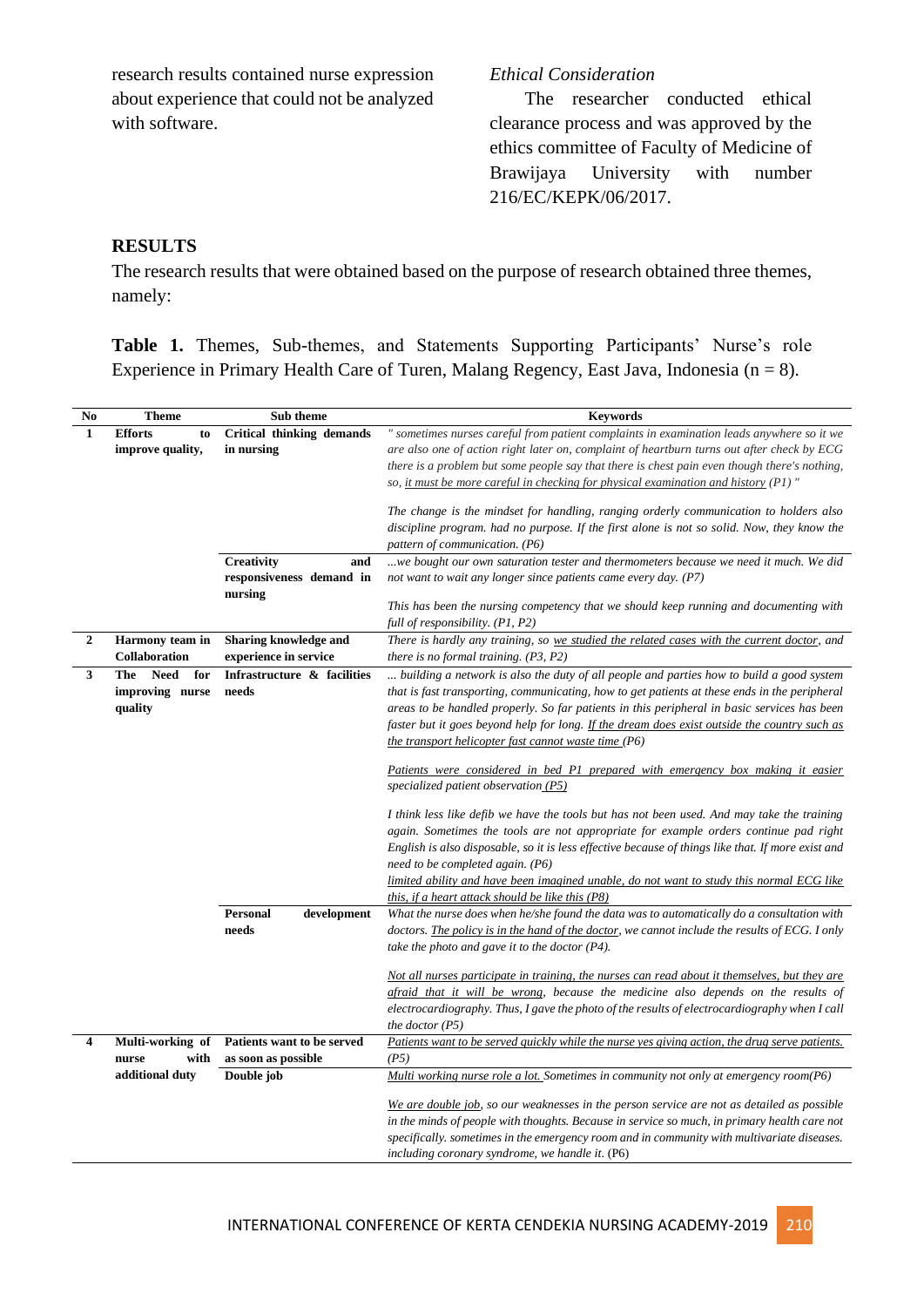#### **DISCUSSION**

Transformed health services from hospital-centered to primary health care providers in the community in the region. The goal is to help the community to access health services easily and so that people get quality health care and equal for all levels regardless of socioeconomic status, and all these things are expected to be realized through the efforts of primary health care. This affects the role of nurses from the community to focus on the promotion but now requires nurses have a good skill in curative action. The need for a care workforce is now drawing attention in many countries on health services (Grant, Lines, Darbyshire, & Parry, 2017).

The ideal role of nurses is to provide services based on nursing knowledge and tips. A nurse carries a very important function and role in providing holistic nursing care to clients but participants cannot provide holistic nursing care in the emergency room. The actual duties of nurses are listed in Law No. 38 of 2014 concerning Nursing article 29 paragraph 1 letter a state that nurses are assigned as providers of Nursing Care. This is not in accordance with the conditions in the field that there is no documentation of nursing care at the Puskesmas IGD. Besides the discrepancy answer participants in determining nursing diagnoses. This happens because the nurses are not used to doing it. Something that was never done will make someone forget something. Based on the formulation of nursing diagnoses, nurses will more clearly determine the action (Nursalam, 2011).

# *Efforts to Improve Quality*

Quality improvement efforts are measured by a system consisting of three components: input, process and output. First, the component input in the planning of human resources with the recruitment

process organized by the government to ensure the quality of human resources. Nurses were able to change the mindset, in addition to the training needs required by the nurse will also improve the quality. So that the output is expected with improvement efforts can provide an excellent service to patients in primary health care Malang. According to Kim (2008) nurses perform on a voluntary basis in equipping equipment and medicines. Nurses take a proactive approach to solve the problem and identify. The ideal role of nurses is to provide services based on nursing knowledge and tips. A nurse carries a very important function and role in providing holistic nursing care to clients but participants cannot provide holistic nursing care in the emergency room. The nursing process describes a very complex and dynamic process. Nurses continually learn new skills, adjust current practices to meet their needs and develop new approaches to problem solving. Therefore, the practice of nurses is not static but is continually improved based on the level of core skills. However, within these limits it is possible to describe the field of knowledge and core competencies used by nurses. For example, from the review and process of anamneses to be complete, so it takes foresight and takes more time to do anamneses and immediately So, nurse must be need of Critical thinking demands in nursing and Creativity and responsiveness demands in nursing. According (Mehmet & Tarhan, 2016) that the assessment process is the foundation step for the process improvement activities. investigate strong, weak, and/ or missing points in definition and application. the assessment process as the quality of nursing services provided.

# *Harmony Team in Collaboration*

Skill enhancement is needed by nurses. The involvement of doctors as the main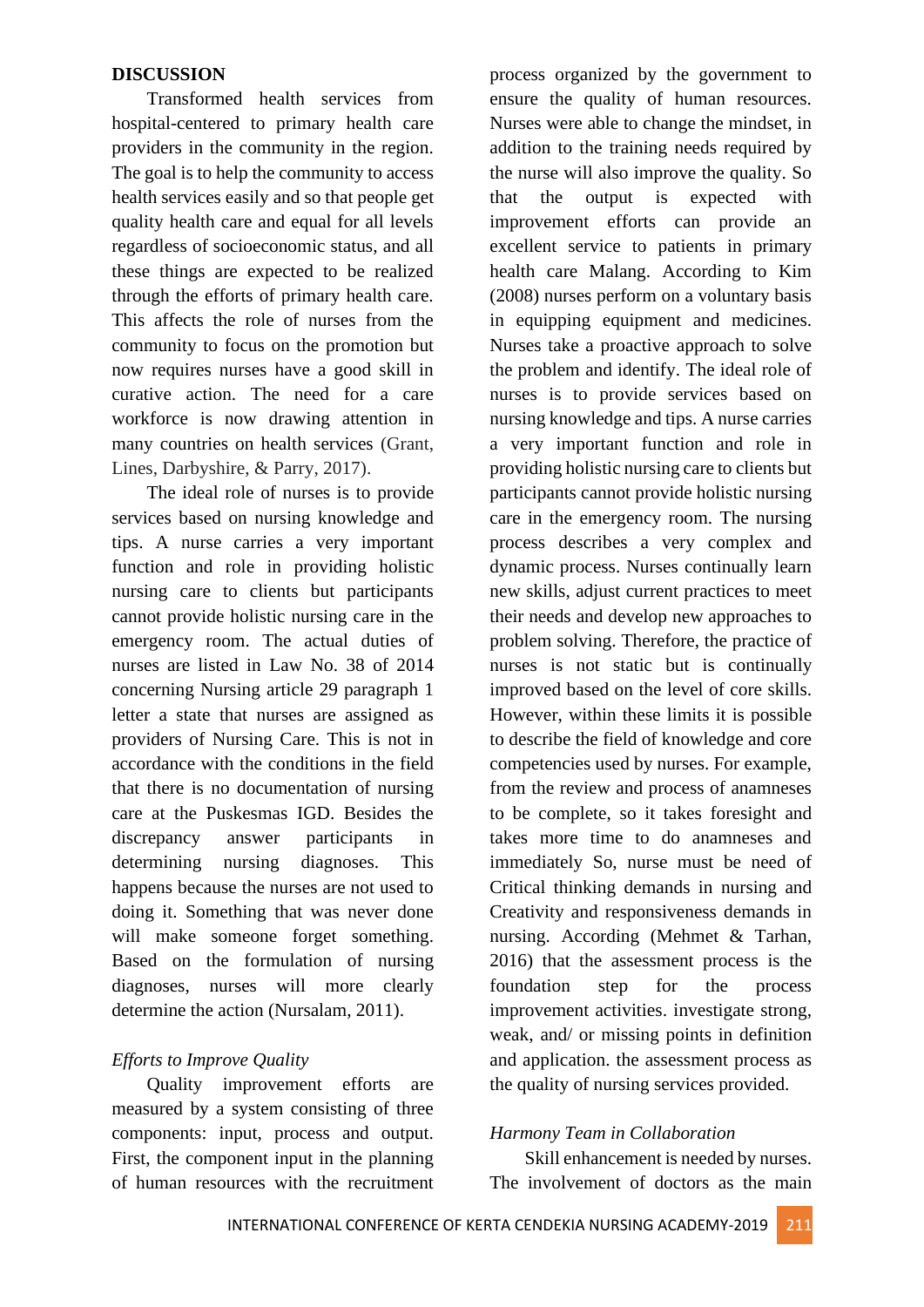controller makes nurses as assistants causing gaps in collaborative practice. So that nurses feel the gap between doctors and nurses such as employers and servants (Keleher & Parker, 2013). In developed countries, New Zealand emphasizes that multidisciplinary and integration teams are patient-centered. Patients get better service when treated with a multidisciplinary team. In multidisciplinary team collaboration has their respective duties and authority where each member has the authority to make autonomous decisions (Kim & Chung, 2008). Collaboration is one of the main supporters that can improve the quality of care and healing of patients. The practice of collaboration between nurses and doctors requires knowledge, professional attitude starting from the way of communication, how to collaborate with patients and the skills of nurses in making decisions. Nurses and doctors can share knowledge and experience in service.

# *The Need for Improving Nurse Quality*

WHO described emergency services as "a global discipline that provides secondary disease prevention and is also a tool for primary prevention? It is an integrated emergency care system consisting of access to emergency care; provision of emergency care in the community and during patient transportation; and provision of care in hospital receiving facilities or emergency departments (Royal College of Surgeons in Ireland, 2012) . The needs to improve quality such as Personal development needs & Infrastructure, facilities need. Personal development needs such as improving the quality of helpers must be balanced with the skills of nurses and the completeness of infrastructure. The need for increased skills, namely nurses need for selfdevelopment, especially the skill in saving basic life rocks / Basic life support in handling emergency cases. Because of limitations in ability so that nurses often feel inadequate for example reading ECGs. Infrastructure, facility's needs, transportation constraints cause delays in care and treatment. The results of the research show that transportation barriers that affect access to health care in 67% of the population state that rural patients face greater transportation barriers to access health care than access in urban areas. Transportation problems are related to distance and travel time (Sharp, 2014; Mattson, 2010). The use of eHeath tools as a solution for system integration and services requires a skilled clinical informatics workforce; technical standards and software; adequate privacy and security; and clinical leadership to implement and monitor them for successful adoption. In addition, improving the quality, safety and efficiency of referrals, care and patient coordination (WHO, 2016)

# *Multi-working of nurses with additional duty*

In this condition nurse do multiworking and patients want to be served as soon as possible beside nurse doing Double job. The role of nurse practitioners is developed in response to the shortage of nurses and increased workload. This is due to the lack of medical personnel so that the community can obtain health services. The role of the nurse is different from the role of the doctor who focuses on the diagnosis and treatment of the disease. But nurses see patients holistically which emphasizes the therapeutic relationship (Grant et al., 2017). Efforts to meet the needs of Human Resources (HR) Health have not been adequate, both the number, type, and quality of health workers needed. In addition, the distribution of health workers is still uneven.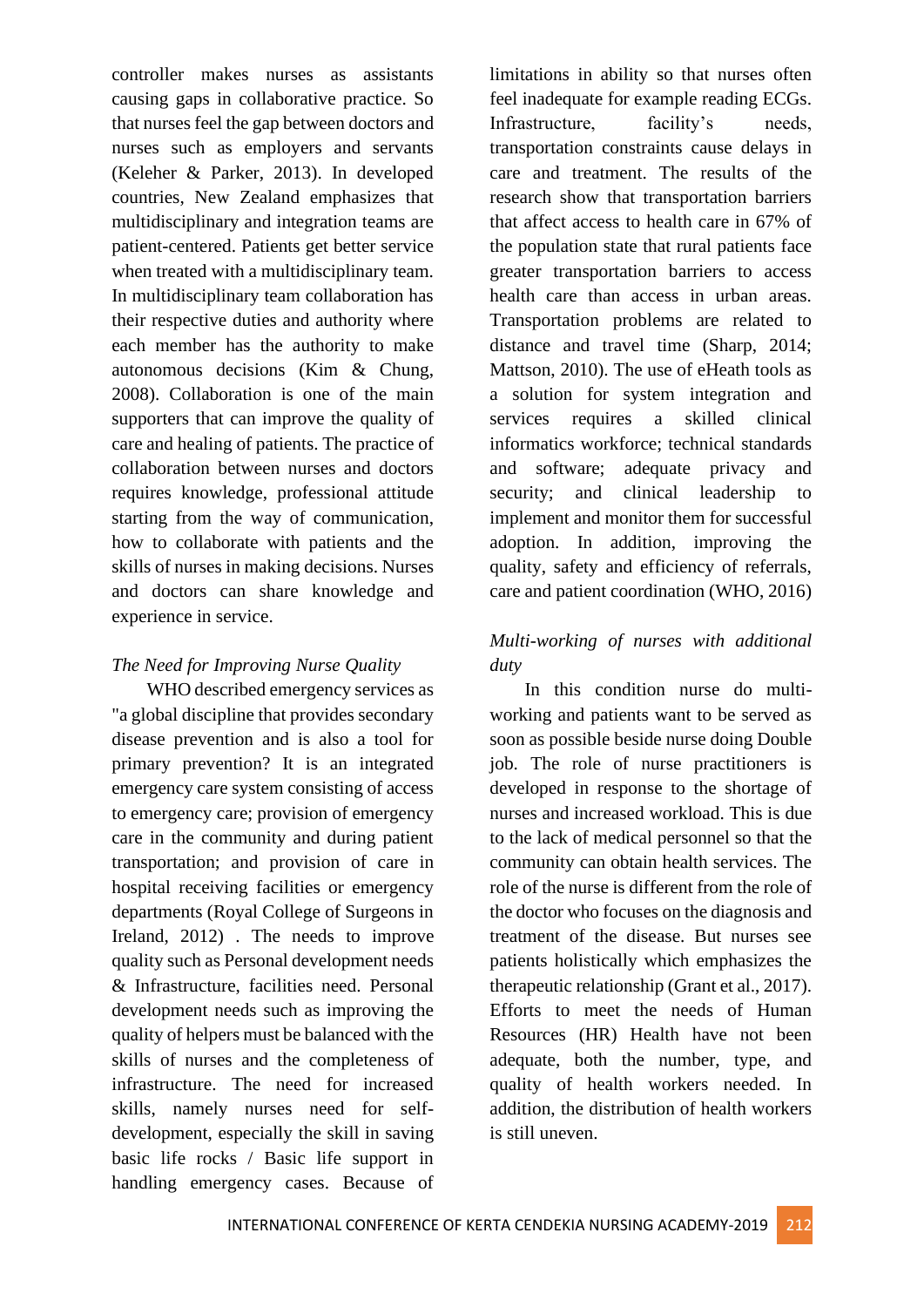## **CONCLUSION**

Four themes were successfully obtained from 8 participants, namely: Efforts to improve quality, Harmony team in Collaboration, The Need for improving nurse quality, Multi-working of nurse with additional duty. The implementation of emergency care services currently running at the emergency room at the primary health care was based on the nurses' awareness of carrying out the very important functions and roles in providing holistic nursing care to clients in the handling of patients with ACS related to prompt and appropriate relief in order to save the lives of patients. The role of nurses from the focus to the community was promotive but now requires nurses to have good skills in curative actions. Therefore, it is necessary to develop nurses' skills to continue to improve the service of patients with ACS in the primary health care so that they can become the first level of health services that are relied on by the community.

# **SUGGESTION**

The hospital is expected to prepare the patient preoperative Sectio Caesarea maximum effort to prevent the patient does not experience anxiety. Further research regarding maternity nursing management in the treatment of anxiety in patients with preoperative of Sectio Caesarea. It is expected that the public can learn more about how to reduce preoperative anxiety in patients of Sectio Caesarea. That pregnant women who will undergo the process of birth by surgery Sectio Caesarea can prepare optimally for smooth operation.

# **REFERENCES**

Aringhieri, R., Bruni, M. E., Khodaparasti, S., & van Essen, J. T. (2017). Emergency medical services and beyond: Addressing new challenges

through a wide literature review. *Computers and Operations Research*, *78*(July 2015), 349–368. https://doi.org/10.1016/j.cor.2016.09. 016

- Amsterdam, E. A., Wenger, N. K., Brindis, R. G., Casey, D. E., Ganiats, T. G., Holmes, D. R., … Yancy, C. W. (2014). 2014 AHA/ACC guideline for the management of patients with nonst-elevation acute coronary syndromes: A report of the American college of cardiology/American heart association task force on practice guidelines. Circulation (Vol. 130). [https://doi.org/10.1161/CIR.00000000](https://doi.org/10.1161/CIR.0000000000000134) [00000134](https://doi.org/10.1161/CIR.0000000000000134)
- Carryer, J., Halcomb, E., & Davidson, P. M. (2015). Nursing : the answer to the primary health care dilemma. *Collegian*, *22*(2), 151–152. https://doi.org/10.1016/j.colegn.2015. 05.001
- Grant, J., Lines, L., Darbyshire, P., & Parry, Y. (2017). How do nurse practitioners work in primary health care settings ? A scoping review. *International Journal of Nursing Studies*, *75*(June), 51–57. https://doi.org/10.1016/j.ijnurstu.2017

.06.011

- Keleher, H., & Parker, R. (2013). Health promotion by primary care nurses in Australian general practice. *Collegian*, *20*(4), 215–221. https://doi.org/10.1016/j.colegn.2012. 09.001
- Kim, M. J., & Chung, H. C. (2008). Multidisciplinary Practice Experience of Nursing Faculty and Their Collaborators for Primary Health Care in Korea. *Asian Nursing Research*, *2*(1), 25–34. https://doi.org/10.1016/S1976- 1317(08)60026-2
- Minister of Health of the Republic of Indonesia. Decree of the minister of health of the republic of Indonesia number 75 years 2014 about Primary Health Service in Indonesia, 2014 § (2014).

https://doi.org/10.1017/CBO9781107 415324.004